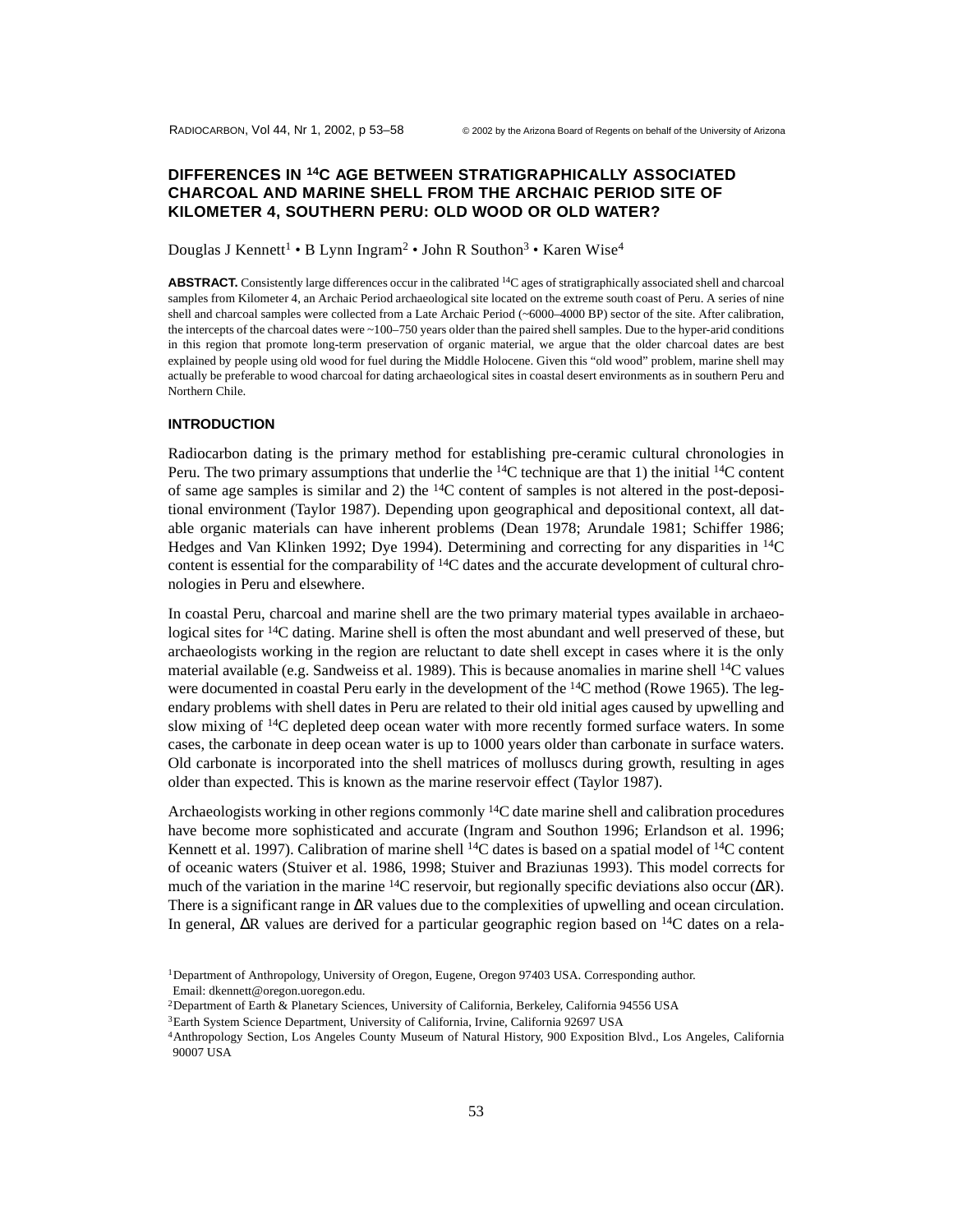## 54 *D J Kennett et al.*

tively small number of "pre-bomb" shells of known age. For instance, the ∆R value for Peru is 190  $\pm$  40 years, an average calculated from <sup>14</sup>C measurements on only three known-age shells from a ~2000 km stretch of coastline (Taylor and Berger 1967; Stuiver and Braziunas 1993).

The primary assumption when using ∆R values is that they have remained the same through time. This assumption has been tested by comparing the  $14C$  dates of paired marine and terrestrial materials in natural and archaeological deposits (Southon et al. 1986, 1990; Alberto et al. 1986; Kennett et al. 1997). In some temporal and spatial contexts, the estimated ∆R values appear to work well (Southon; Rodman and True 1986; Kennett et al. 1997), however there appear to be certain places and intervals of time when these values are unsatisfactory. For instance, shell and charcoal pairs from Daisy Cave, located on California's Channel Islands, indicate that ∆R values fluctuated along the southern California Bight during the Holocene (Kennett et al. 1997). This is not surprising, given oscillations in oceanographic circulation and upwelling that are evident in the region during the late Quaternary (Kennett and Ingram 1995; Kennett and Kennett 2000).

In this study, we have <sup>14</sup>C dated a series of shell and charcoal samples  $(N=18)$  from the same stratigraphic contexts at the archaeological site of Kilometer 4, located on the southern coast of Peru near the modern-day town of Ilo (Wise 1999). This deeply stratified site has multiple components dating to the Early and Middle Holocene, including distinctive domestic features (house floors and terraces), cemeteries, and extensive, deeply stratified shell middens (Wise 1999). Prehistoric materials are well preserved at this location due to the dry conditions along this stretch of coastline. The study was designed to establish a <sup>14</sup>C chronology for a roadcut exposure known as the railroad profile (Figure 1) and to refine the ∆R value for the Middle Holocene along this stretch of coast. Although longterm marine climate records are not available for Peru, variations in upwelling certainly occur due, in part, to the periodic affect of El Niño/southern oscillation (ENSO). Therefore, it is possible that ∆R values have fluctuated during the Holocene in a similar fashion to those in southern California.

# **METHODS**

Shell and charcoal samples were collected from the railroad profile at Kilometer 4, a well-preserved midden deposit exposed in a roadcut on the southwestern side of the site (Figure 1). In 1994, this  $\sim$ 2 m section was cleaned so that shell and charcoal samples could be extracted from intact strata for <sup>14</sup>C dating. A series of 9 paired shell and charcoal samples  $(N=18)$  were taken from the occupational sequence of cultural strata. In each stratigraphic layer the shell and charcoal samples were taken in close proximity (no more that 3 cm apart).

Charcoal samples were selected for radiocarbon dating in the archaeological laboratories at UC Santa Barbara and sent to the Center for Accelerator Mass Spectrometry (CAMS) at the Lawrence Livermore National Laboratory for  $^{14}C$  dating (Davis et al. 1990). Prior to analysis, charcoal samples (1–2 mg) were rinsed sequentially in weak acid (1N hydrochloric acid) and base (1N sodium hydroxide), ending with a weak acid rinse to remove  $CO<sub>2</sub>$  absorbed during the alkaline bath. The procedure removes any adhering organic acids and secondary carbonate. Organic samples were then rinsed in deionized water three times, oven-dried, and combusted in quartz tubes with cupric oxide wire at 900  $^{\circ}$ C for 3 hours to generate CO<sub>2</sub>.

The marine shells analyzed in this study were manually cleaned in deionized water at the archaeological laboratories at UC Santa Barbara. Each shell was sectioned and a transect sample across the shells growth was taken with a dental drill. At Lawrence Livermore, carbonate samples (8–10 mg) were etched with 0.5N hydrochloric acid and rinsed with deionized water. These carbonate samples were placed in a 3 mL vacutainer and put under vacuum. After evacuation below 20 mtorr, these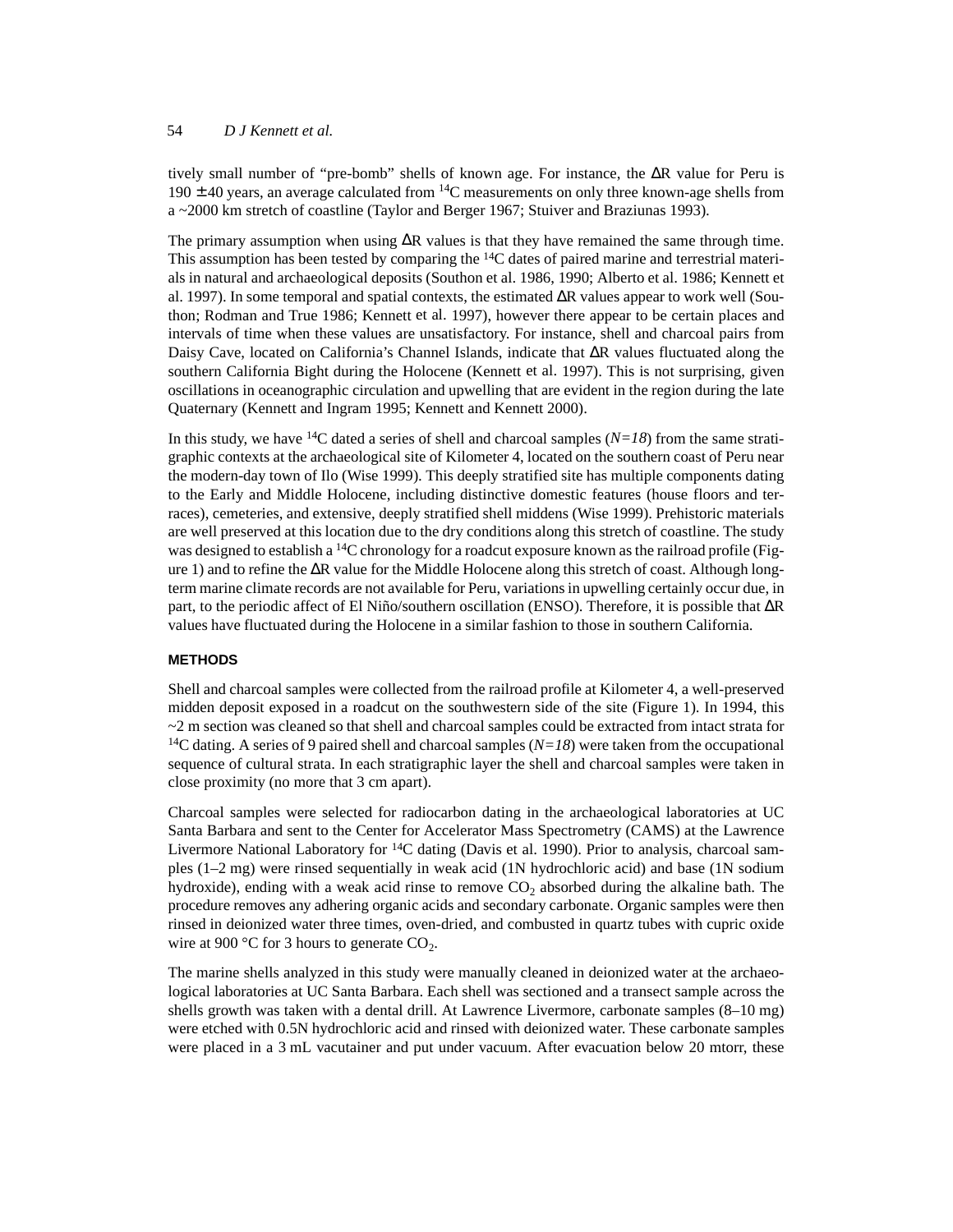samples were reacted with 0.5 mL phosphoric acid and hydrolyzed for 30–60 minutes at 90 °C to release  $CO<sub>2</sub>$ .

The evolved carbon dioxide from shell and charcoal samples was reduced to graphite using a Cobalt powder catalyst and  $H_2$  gas (Vogel et al. 1987). <sup>14</sup>C/<sup>13</sup>C ratios were measured directly through AMS dating and  $^{14}$ C ages were corrected using the conventions of Stuiver and Polach (1977). All  $^{14}$ C dates are  ${}^{13}C/{}^{12}C$  adjusted according to Stuiver and Polach (1977) to correct for mass-dependent fractionation. In this case, we assumed  $\delta^{13}C$  values of  $-25$  for charcoal and 0 for shell. <sup>14</sup>C ages were calibrated to calendar years using Calib. 4.0.2 (Stuiver and Reimer 1993). The local marine reservoir correction (∆R) used to calibrate shell dates was 190 ± 40 (Stuiver and Braziunas 1993) and 24 years was subtracted from the charcoal dates prior to calibration as suggested by Stuiver et al. (1998) for terrestrial samples from the southern hemisphere.

#### **RESULTS AND DISCUSSION**

 $14C$  ages for shell and charcoal pairs (samples 1–9) are listed in Table 1, along with calibrated ages before present (1 and  $2 \sigma$ ). The sampling locations of these samples are shown in Figure 1, and sample pairs are ordered in Table 1 according to stratigraphic position.

Based on the average global marine reservoir age ( $\sim$ 400 years) and the ∆R for this region (190 ± 40), we expected the <sup>14</sup>C dates of shell (after  $\delta^{13}$ C correction) to be roughly 600 years older than the charcoal dates. However, many of the paired shell and wood samples have essentially the same <sup>14</sup>C ages (Table 1). After calibrating all of the <sup>14</sup>C dates (using a  $\Delta R$  of 190 ± 40), the charcoal samples were between 100 and 750 years older than the shell samples.

Table 1 CAMS dates are based on accelerator mass spectrometry. *C. concholepas* = *Concholepas concholepas (marine shell).* Calendar ages were determined using Stuiver and Reimer's (1993) Calib 4.0.2 and include the intercept (\*denotes multiple intercepts) along with 1 and 2  $\sigma$  age ranges. Shell dates were calibrated using the suggested  $\Delta R$  value for the coast of Peru (190 ± 40) and 24 years was subtracted from all of the charcoal dates as suggested by Stuiver and Reimer (1998) for the southern hemisphere.

| Lab nr<br>$(CAMS-)$ | Sample    | ж<br>Stratum | Level<br>(cmbs) | Material dated | $14C$ age     | Intercept | $1 \sigma$ (BP) | $2 \sigma (BP)$ | Differ-<br>ence |
|---------------------|-----------|--------------|-----------------|----------------|---------------|-----------|-----------------|-----------------|-----------------|
| 1770                | 1c        | V            | 25              | Charcoal       | $4500 \pm 60$ | 5114*     | 5294-4976       | 5313-4870       |                 |
| 1744                | 1s        | V            | 25              | C. concholepas | $4950 \pm 50$ | 4986      | 5072-4877       | 5251-4831       | $-128$          |
| 1770                | 9c        | VII          | 40              | Charcoal       | $4940 \pm 60$ | 5627      | 5711-5595       | 5842-5492       |                 |
| 1744                | 9s        | VII          | 40              | C. concholepas | $4980 \pm 60$ | 5035      | 5219-4943       | 5284-4840       | $-592$          |
| 1770                | 8c        | VIII         | 53              | Charcoal       | $4940 \pm 60$ | 5627      | 5711-5595       | 5842-5492       |                 |
| 1744                | <b>8s</b> | VIII         | 53              | C. concholepas | $4990 \pm 70$ | 5042      | 5243-4945       | 5298-4836       | $-585$          |
| 1770                | 7c        | X            | 74              | Charcoal       | $5020 \pm 80$ | 5276      | 5889-5615       | 5916-5592       |                 |
| 1744                | 7s        | X            | 74              | C. concholepas | $4990 \pm 50$ | 5042      | 5221-4960       | 5279-4857       | $-684$          |
| 1772                | 2c        | XІІ          | 95              | Charcoal       | $4930 \pm 60$ | 5634*     | 5661-5594       | 5838-5490       |                 |
| 1745                | 2s        | XII          | 95              | C. concholepas | $4890 \pm 60$ | 4889      | 5023-4831       | 5199-4798       | $-745$          |
| 1772                | 3c        | XIII         | 115             | Charcoal       | $4620 \pm 60$ | 5311      | 5446-5094       | 5468-5050       |                 |
| 1744                | 3s        | XIII         | 115             | C. concholepas | $5050 \pm 60$ | 5213      | 5282-5034       | 5319-4936       | $-98$           |
| 1783                | 6c        | XVIII        | 150             | Charcoal       | $5060 \pm 80$ | 5831*     | 5907-5659       | 5931-5602       |                 |
| 1744                | 6s        | XVIII        | 150             | C. concholepas | $5070 \pm 60$ | 5240      | 5293-5048       | 5333-4960       | $-591$          |
| 1770                | 4c        | XXI          | 175             | Charcoal       | $4940 \pm 60$ | 5627*     | 5711-5595       | 5842-5492       |                 |
| 1744                | 4s        | XXI          | 175             | C. concholepas | $5080 \pm 60$ | 5251      | 5298-5060       | 5417-4968       | $-376$          |
| 1770                | 5c        | XXII         | 190             | Charcoal       | $4530 \pm 80$ | 5131*     | 5310-4981       | 5449-4868       |                 |
| 1744                | 5s        | XXII         | 190             | C. concholepas | $4950 \pm 70$ | 4986      | 5135-4864       | 5276-4818       | $-145$          |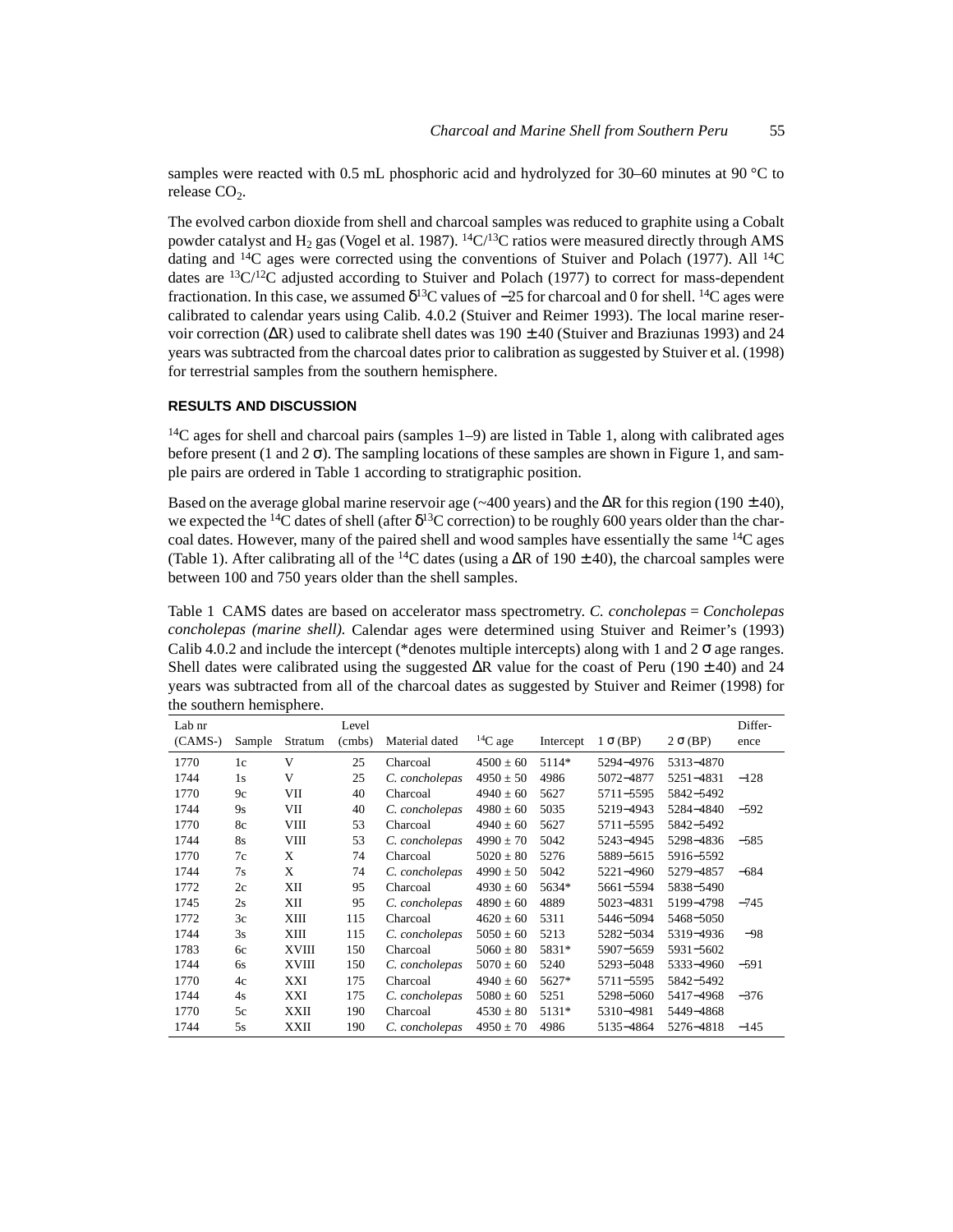#### 56 *D J Kennett et al.*

At a coarse level, shell and charcoal dates are somewhat comparable. However, there are some subtle differences that are potentially significant for understanding the nature of subsistence and settlement patterns regionally during this interval of time. The shell dates indicate that this midden accumulated rapidly between  $\sim$  5300 and 4900 calendar years BP ( $\lt$  400 years and possibly even within the <sup>14</sup>C measurement uncertainty of 50–70 years), whereas the charcoal dates suggest a more gradual development between ~5800 and 5100 calendar years BP (~700 years). Three of the calibrated charcoal dates (paired samples 1, 3, 5) were relatively close to the shell dates and well within the confines of uncertainty inherent in  $^{14}C$  dating. However, many of the charcoal samples (paired samples 2,4,6,7,8,9) were between 350 and 750 years older than the shell dates.



# Kilometer 4 Southern End of Railroad Profile

Figure 1 Stratigraphic section (railroad profile) indicating the position of shell and charcoal specimens that were collected for radiocarbon work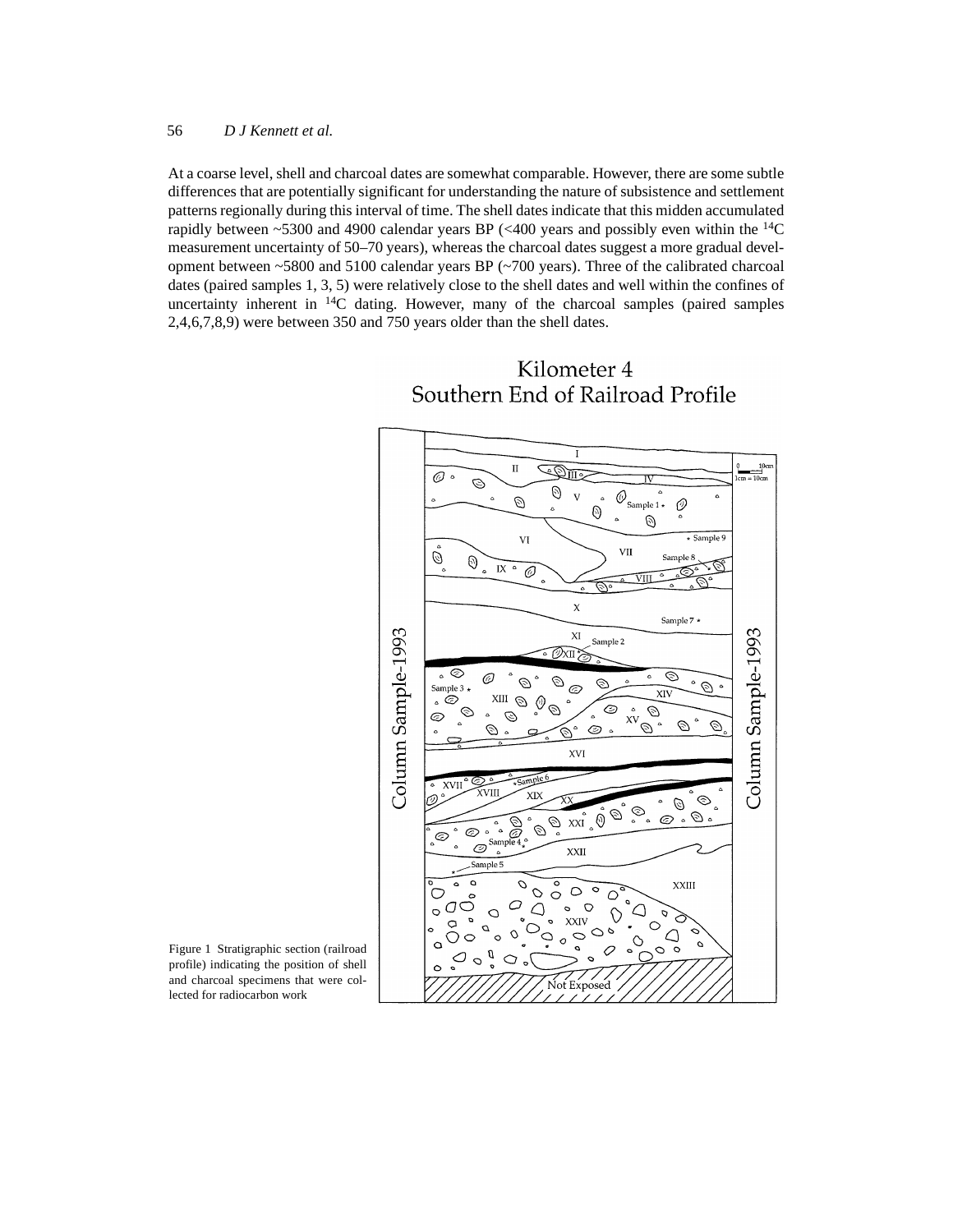This was an unexpected result and the consistent nature of the pattern suggests a systematic underlying cause. One possible explanation for these discrepancies is that upwelling during the Middle Holocene was less intense and that the  $\Delta R$  value for the region (190 ± 40) overcompensates for the marine reservoir effect for samples dating to this period. This could explain the smaller deviations visible in three of the pairs (samples 1,3,5), but cannot account for the charcoal ages 350–750 years older than the shell. Another, more likely possibility, is that the charcoal dates are older because people burned old wood at the site during the Middle Holocene. Today, the far south coast of Peru is a hyperarid environment and virtually no vegetation exists in the vicinity of the site, except at a remnant spring mouth at its northern edge where patches of grass are currently found. This spring was apparently more active during the Archaic Period, when it would have created a small desert oasis. Judging from other springs found along the coast in this area it might have supported grasses, reeds, and other plants, but likely few if any trees. Therefore, wood for house construction and fuel would have been limited. Driftwood was likely used and certainly could have been a source of old wood, a problem recognized in other regions (Erlandson et al. 1996). However, driftwood is limited on the beaches today due to the absence of extensively forested zones close to the coast. Alternatively, we suspect that wood was brought in from more forested interior areas, and it is likely that such wood was reused, possibly for generations, before it was finally burned as fuel.

The potential that prehistoric people along the Peruvian coast burned old wood introduces an unpredictable variable into the calibration process. Given this unpredictability, we argue that shell dates are more reliable in this particular context even with the uncertainties associated with the ∆R value for this region. This underscores the importance of obtaining better records of reservoir ages for this and other poorly studied coastal regions.

# **CONCLUSIONS**

- <sup>14</sup>C dates on paired shell and charcoal samples from the railroad profile at Kilometer 4 were similar in many cases.
- This was unexpected because old carbon occurs in the marine reservoir.
- After calibration, most of the charcoal ages were 350–750 years older than the shell dates.
- We attribute these large disparities to the burning of old wood rather than instabilities in the marine reservoir.
- Potential problems associated with dating charcoal in coastal Peru highlight the importance of establishing more accurate ∆R values for this and other poorly studied coastal regions.

#### **ACKNOWLEDGMENTS**

Field research at Kilometer 4 was conducted under permit from the Peruvian Instituto National de Cultura, and was supported by the H John Heinz III Charitable Trust, the Taylor Science Fund of the Natural History Museum of Los Angeles County, the Weiler Foundation, and by Southern Peru Copper Corporation through Programa Contisuyo. 14C dates were run during a DOE Global Change Fellowship to B L Ingram. Radiocarbon dating was carried out at LLNL under the auspices of the US Department of Energy under contract W-7405-Eng-48. We thank Erv Taylor for a careful review of the manuscript.